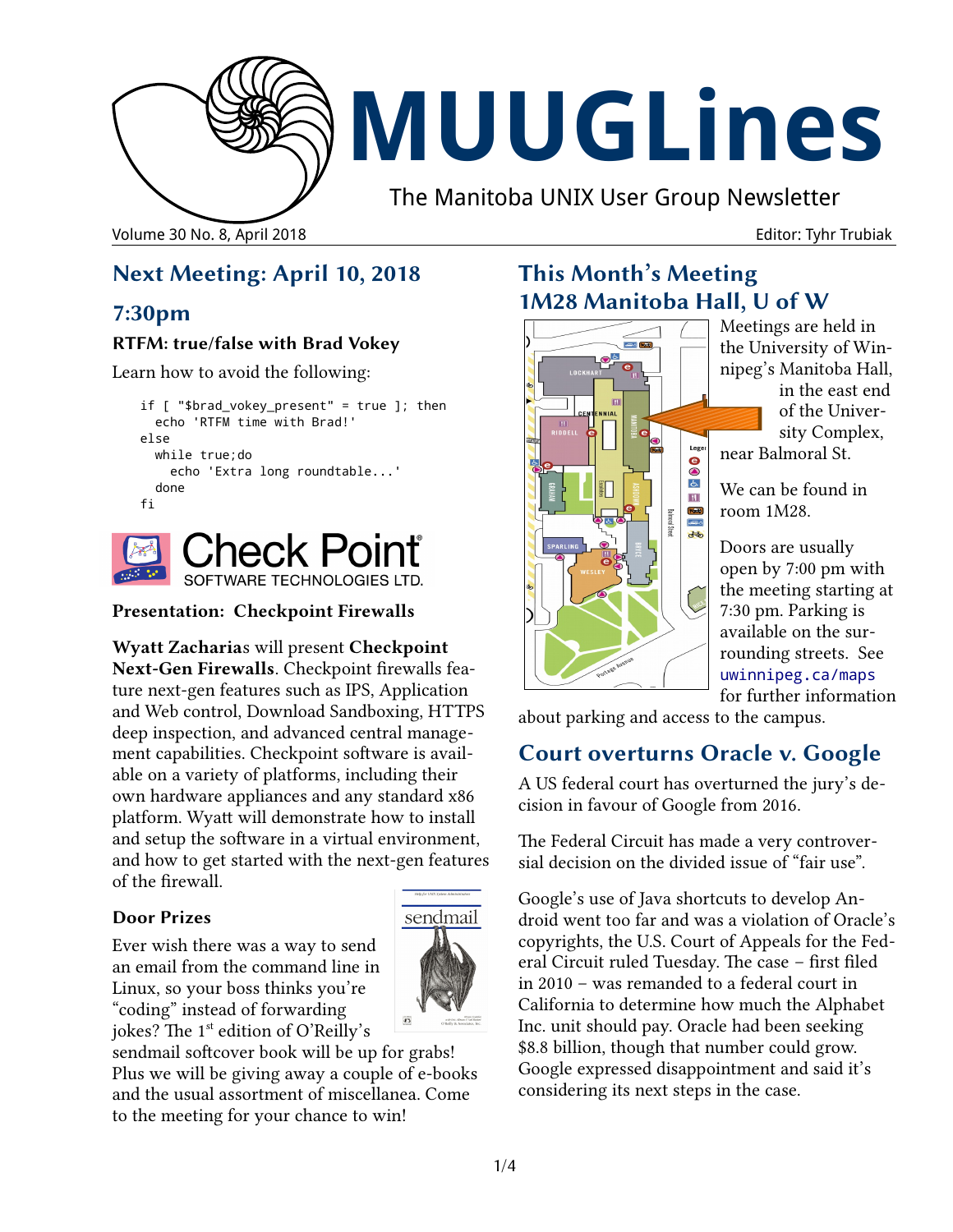

# **Kali Linux Comes to Windows**

It still seems unreal, but yes, you can install **Linux distributions** from the Microsoft Store on Windows 10. This remains shocking for many people, as Microsoft was a longtime enemy of both open source and Linux. Of course, that is no longer true, as the Windows-maker embraces both nowadays.

Kali Linux, a penetration testing distro that you may have seen in Mr. Robot, is now available in Windows Store. The Kali Linux team has been working with the Microsoft WSL team to bring the distro to the platform that still dominates the PC landscape. By doing so, Kali has brought some of the best penetration testing tools to the biggest PC user-base.

At the end of last year, Microsoft took WSL out of beta, making it available for every Windows 10 user for the latest Fall Creators Update. Users can simply go to Windows Store and install their preferred Linux distro just like any other app. Initially only **Ubuntu**, **openSUSE Leap** and **SUSE Linux Enterprise** were available, but the WSL team is working with different distros to bring them to the store.

Running Linux distros under WSL has its own shortcomings. Your system is as secure as is Windows 10. However, the Kali Linux team sees some great possibilities too, "While running Kali on Windows has a few drawbacks to running it natively (such as the lack of raw socket support), it does bring in some very interesting possibilities, such as extending your security toolkit to include a whole bunch of command line tools that are present in Kali."

# Cambridge Analytica

# **Facebook suspends Cambridge Analytica for harvesting private information of 50 million users**

Facebook has suffered what has been described as the social networks "biggest ever data breach" after Cambridge Analytica and its parent group Strategic Communication Laboratories (SCL) harvested data from more than 50 million users.

Cambridge Analytica got the data by paying a psychology professor, Aleksandr Kogan, who created an app called *thisisyourdigitallife* which was presented as "a research app used by psychologists" and promised to give a personality prediction. The app gathered information from users (around 50 million users), and the users' friends, and this was fine. What was not fine was the fact that Kogan then passed this data on to third parties, including SCL/Cambridge Analytica and Christopher Wylie of Eunoia Technologies. (Wylie later turned whistle-blower.)

Zuckerberg says that when Facebook learned about this transfer in 2015, it got Kogan and Cambridge to certify that they had deleted the data. But media reports this weekend suggested that Cambridge had lied and retained the data throughout the 2016 presidential campaign.

This whole thing should make everyone think twice about how – and if – they should keep using social media. It's actually remarkably easy to extrapolate a whole lot about you from simple things like the times you're online, or which sites with Facebook social trackers you visit, and so on.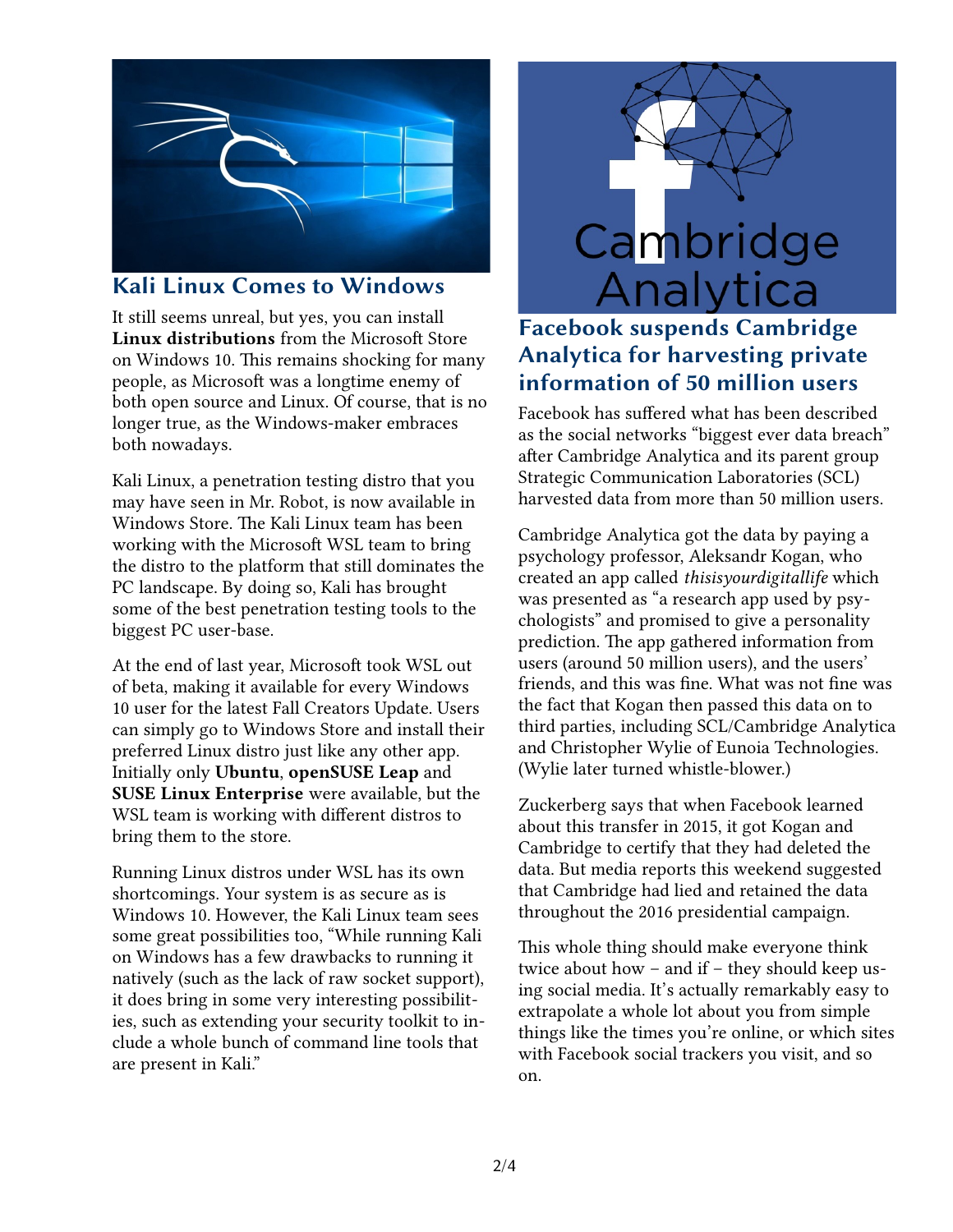

# **LG's webOS will be open source**

Pretty big news out of LG – they're releasing their variant of **webOS** – the TV and smartwatch one – as **open source**.

LG wants to take webOS beyond TVs with 'Open Source Edition'. (It's not to be confused with another open-source version of webOS, Open-WebOS, which became LuneOS for mobile devices in 2014.) WebOS used to power HP's long-dead Palm devices and early tablets, but since LG got a hold of it in 2013, it's mostly been associated with smart TVs and refrigerators.

> "webOS is a web-centric and usability-focused software platform for smart devices. The operating system has constantly evolved, passing through its journey from Palm to HP, and most recently to LG Electronics. Now, we are releasing webOS as an open source project, named webOS Open Source Edition (OSE)."

This marks the second time webOS has been released as open source. It's released under the Apache License, version 2, and there's instructions for getting it to run on a Raspberry Pi 3.

> "We are a truly open project. You will see us working in the open like any community member, so you can see what we're doing in real time. We operate using typical open practices: the Project uses the Apache 2.0 license, is hosted on GitHub, and accepts contributions via a Contributor License Agreement (CLA) approach. As the community grows and individuals and organizations emerge who make significant contributions, it is our intention to invite them into the governance of the Project."

# **Distribution Releases:**



**GParted Live 0.31.0-1:**

# **GParted**

Curtis Gedak has announced the release of GParted Live 0.31.0-1, a new stable version of the project's live disc with a collection of tools for managing disk partitions and rescuing files.



#### **Zentyal Server 5.1:**

Zentyal Server is an Ubuntu-based distribution developed with the intention of making setting up a server and network services easy. The developers have published Zentyal Server 5.1 which is based on Ubuntu's 16.04 LTS release and offers improved hardware support.



#### **NetBSD 7.1.2:**

Soren Jacobsen has announced the release of NetBSD 7.1.2. NetBSD is a lightweight operating system specifically designed to run on a large range of hardware and processor platforms. Version 7.1.2 is a security and bug-fix upgrade.



## **Raspbian 2018-03-13**

Simon Long has announced the release of an updated build of Raspbian, a Debian-based distribution for the Raspberry Pi single-board computers. This new version improves compatibility with large monitors and provides a way to set a default screen option depending on the size of the monitor.



#### **LibreELEC 8.2.4**

#### **LibreELEC**

LibreELEC is a minimal operating system designed to run the Kodi media centre. LibreELEC runs on desktop computers, laptops and ARMpowered devices such as Raspberry Pi computers.